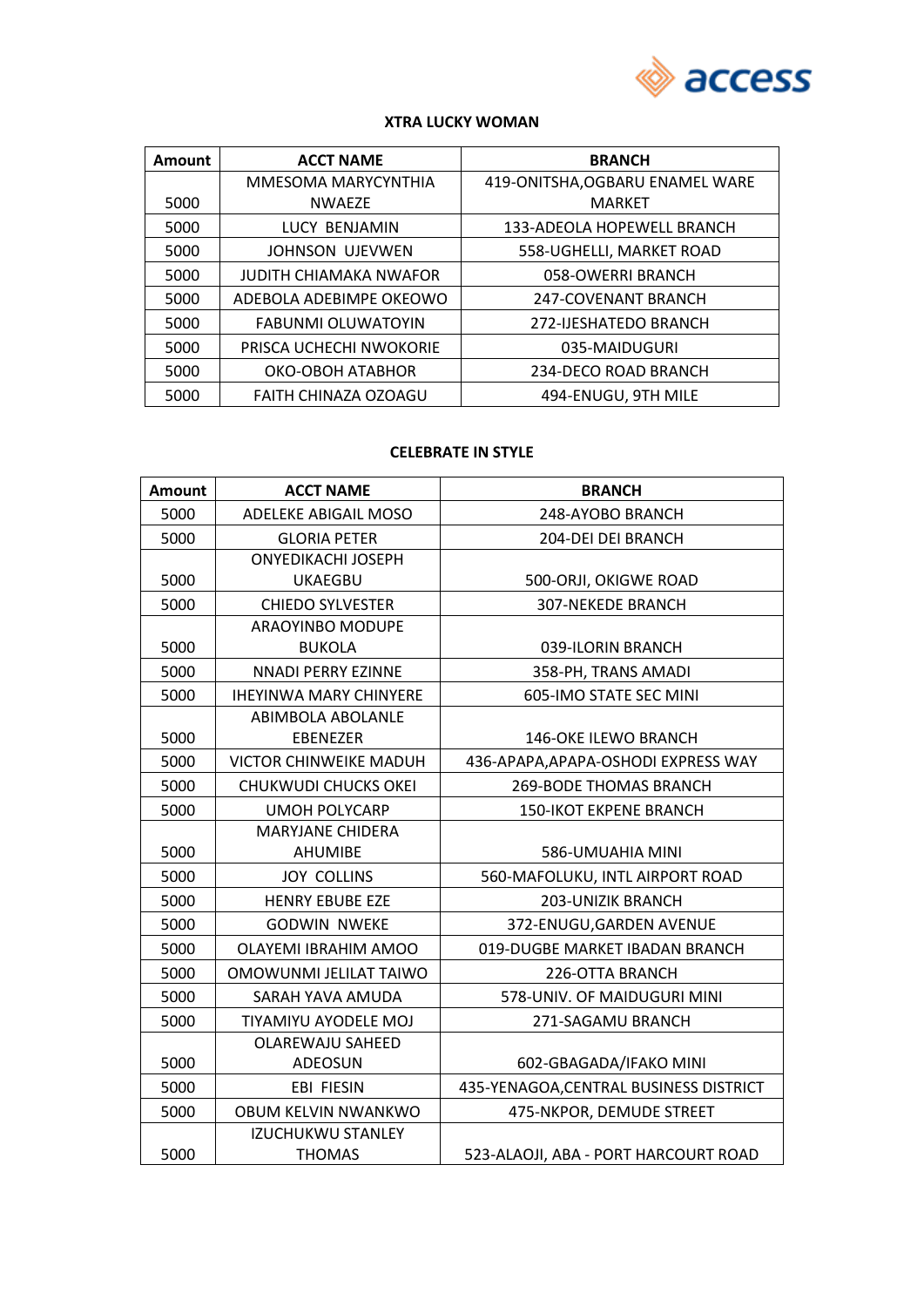

|      | <b>TEMITOPE JOSEPHINE</b>   |                                        |
|------|-----------------------------|----------------------------------------|
| 5000 | AGBAJE                      | 145-MISSION ROAD BRANCH                |
|      |                             | 418-NYANYA ABUJA, OPP. NYANYA SHOPPING |
| 5000 | <b>GBENGA YINKA AROWOLO</b> | <b>COMPLEX</b>                         |
| 5000 | EUNICE AFINIKI MICHAEL      | 148-WUSE 2 BRANCH                      |
|      | <b>OMOLABAKE</b>            |                                        |
| 5000 | OLUWADAMILARE               | 017-AKURE BRANCH                       |
| 5000 | SAMPSON FRIDAY UKPAI        | 550-ONITSHA, NOTTIDGE ST MAIN MARKET   |
| 5000 | <b>EBERECHI GLORY ABAH</b>  | 508-OGBOR HILL, IKOT EKPENE ROAD ABA   |
|      | OPARA EDMOND                |                                        |
| 5000 | OLUWASEUN                   | 539-ILE - IFE, LAGERE ROAD             |
|      |                             | 369-DEI-DEI ABUJA, BUILDING MATERIALS  |
| 5000 | EICHIE JUSTINA U            | <b>MARKET</b>                          |
| 5000 | SAMUEL SUSAN OLUWASEYI      | 366-IKEJA,LADIPO OLUWOLE STR.          |
|      | AYOTUNDE OLUSOLA            |                                        |
| 5000 | <b>ODUTAYO</b>              | 384-ABEOKUTA, UACN COMPLEX IBARA       |
| 5000 | OLUWATOBI A OLANIPEKUN      | 501-AJAH, LEKKI - EPE EXPRESSWAY       |
|      | <b>INNOCENT CHIMANKPA</b>   |                                        |
| 5000 | <b>NWANKWO</b>              | 107-RUMUOKORO BRANCH                   |

# **Weekly Loyalty**

| <b>Amount</b> | <b>ACCT NAME</b>       | <b>BRANCH</b>                        |
|---------------|------------------------|--------------------------------------|
|               |                        | 232-NNAMDI AZIKWE STREET IDUMOTA     |
| 5000          | OKEREKE CHINONYE JAMES | <b>BRANCH</b>                        |
|               | EZEOKOLI LINDA         |                                      |
| 5000          | <b>NDIDIAMAKA</b>      | 550-ONITSHA, NOTTIDGE ST MAIN MARKET |

## **Unlock And Win**

| Amount | Paid | <b>ACCT NAME</b> | <b>BRANCH</b>                |
|--------|------|------------------|------------------------------|
|        |      | RAPHEAL ADESHOLA |                              |
| 5000   | YES  | IKUGBONMIRE      | 484-MAZA MAZA. OLD OJO ROAD  |
|        |      |                  | 542-CALABAR, NDIDEM USANGLSO |
| 5000   | YES  | NKOYO EDET OKON  | <b>ROAD</b>                  |

# **Happy hour Every Hour**

| <b>Amount</b> | <b>ACCT NAME</b>          | <b>BRANCH</b>          |
|---------------|---------------------------|------------------------|
| 1000          | FRIDAY UCHENNA            | 096-DUTSE BRANCH       |
|               | <b>FRANKLIN IKECHUKWU</b> |                        |
| 5000          | <b>OYEH</b>               | 128-ALFRED REWANE ROAD |
| 5000          | UKPABI EMMANUEL           | 020-ABA BRANCH         |
|               | OGUNMONIWO                |                        |
| 5000          | ADEWUNMI                  | 242-IJEBU-ODE BRANCH   |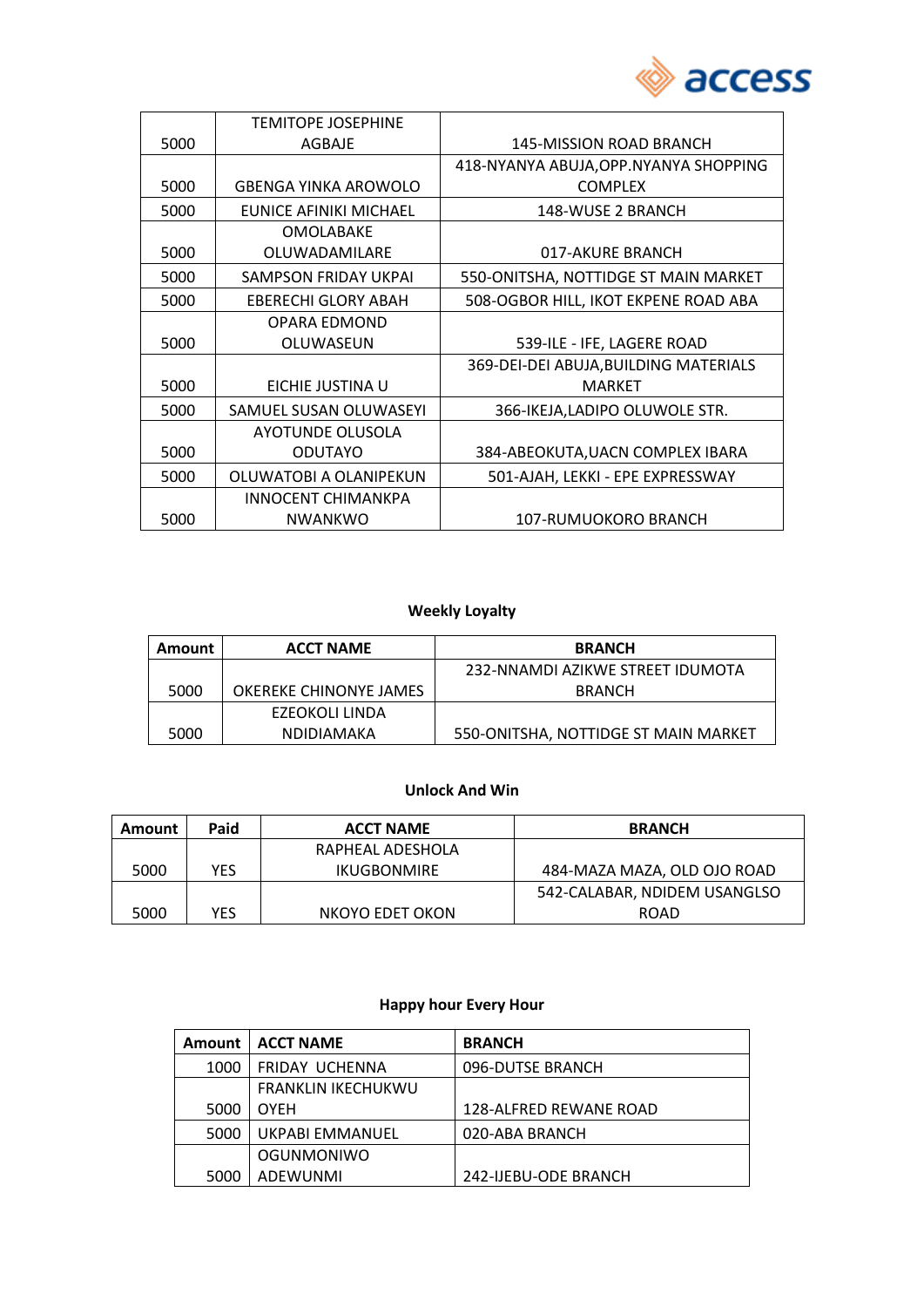

| 5000 | <b>OTALOR EDU</b>          | 194-LADOKE AKINTOLA BLVD BRANCH  |
|------|----------------------------|----------------------------------|
| 5000 | UGWUNNA CHRISTIAN K        | 070-NNEWI BRANCH                 |
|      |                            | 032-COMMERCIAL ROAD, APAPA       |
| 5000 | YUSUF OMOTUNDE TIJANI      | <b>BRANCH</b>                    |
| 5000 | <b>FRANKLYN ALOZIE</b>     | <b>120-OBIGBO BRANCH</b>         |
| 5000 | LAWRENCE O. ADEBOYE        | 274-UNIVERSITY OF LAGOS BRANCH   |
|      | WASIU OLAMILEKAN           |                                  |
| 5000 | RASAQ                      | 151-IKORODU 2 BRANCH             |
| 5000 | YUSUF OLAYINKA YISA        | 226-OTTA BRANCH                  |
| 5000 | CHIOMA MARY ANUKAM         | 316-RSUST BRANCH                 |
| 5000 | <b>IYABODE MARY FAWIBE</b> | <b>125-NEW COURT ROAD BRANCH</b> |
| 5000 | <b>ABIDEEN GANIYU</b>      | 167-OYO BRANCH                   |
|      | EGOYIBO REBECCA            |                                  |
| 5000 | <b>EZEUKO</b>              | 491-WUSE II ABUJA, AMINU KANO CR |

# **Daily jackpot**

| Amount | <b>ACCT NAME</b>                   | <b>BRANCH</b>                     |
|--------|------------------------------------|-----------------------------------|
| 5000   | <b>IORBEE BENJAMIN FATEMAN</b>     | 570-BUK ROAD MINI                 |
| 5000   | <b>GAOSU LWARA HUMARU</b>          | 179-KARU BRANCH                   |
| 5000   | <b>IKOT UTOTOH ENO</b>             | 171-AWOLOWO ROAD 2 BRANCH         |
| 5000   | <b>SIMEON LAACKMAN</b>             | 241-SAPELE BRANCH                 |
|        | SAMUEL OLUWATOSIN                  |                                   |
| 5000   | OLUWASEGUN                         | 531-OTTA IDIROKO ROAD             |
| 5000   | <b>TAIWO ZAINAB SANNI</b>          | 142-ALAGBADO BRANCH               |
| 5000   | VANESSA O. OIZUAMU                 | 250-EJIGBO BRANCH                 |
| 5000   | OLAJIDE EMMANUEL ABIOLA            | 026-CALABAR BRANCH                |
| 5000   | <b>QUADRI SHAKIRU OLALEKAN</b>     | 003-BROAD STREET BRANCH           |
| 5000   | CHRISTIAN CHUKWUEMEKA OBI          | 387-NNEWI, EDO-EZEMEWI STR.       |
| 5000   | <b>CHIKELUE MADUEKE OGUEJIOFOR</b> | 133-ADEOLA HOPEWELL BRANCH        |
| 5000   | <b>EMMANUEL AKHIDELOR</b>          | 379-VICTORIA ISLAND ADEOLA ODEKU  |
| 5000   | MUDASIRU ISA ABDULRAHMAN           | 591-DAWANUA MINI                  |
|        |                                    | 091-UNIVERSITY OF NIGERIA ENUGU   |
| 5000   | andrew chukwuwike obodougo         | <b>BRANCH</b>                     |
| 5000   | <b>TAIWO JERRY ADESEYE</b>         | 139-ADO OWO ROAD BRANCH           |
| 5000   | SANI MACCIDO                       | 455-BIRNIN KEBBI, SANI ABACHA WAY |
| 5000   | ORIYOMI MICHAEL                    | 493-APAPA, BURMA ROAD             |
| 5000   | <b>ODILI ISRAEL</b>                | 450-JALINGO, HAMMAN RUN WAY       |
| 5000   | FRIDAY AMOS OGIDAN                 | 014-VICTORIA ISLAND BRANCH        |
| 5000   | <b>IKECHUKWU EKECHI</b>            | 383-MATORI, LADIPO STR.           |
| 5000   | PRAISE OLUWAKEMI OLADIPO           | 044-ADENIYI JONES IKEJA BRANCH    |
| 5000   | SAMAILA UMAR IBRAHIM               | 035-MAIDUGURI                     |
| 5000   | YUSUFF GBOLAHAN SALAM              | <b>284-CHALLENGE BRANCH</b>       |
| 5000   | AYOBAMI NOFIU OYEKOLA              | 084-IBAFON BRANCH                 |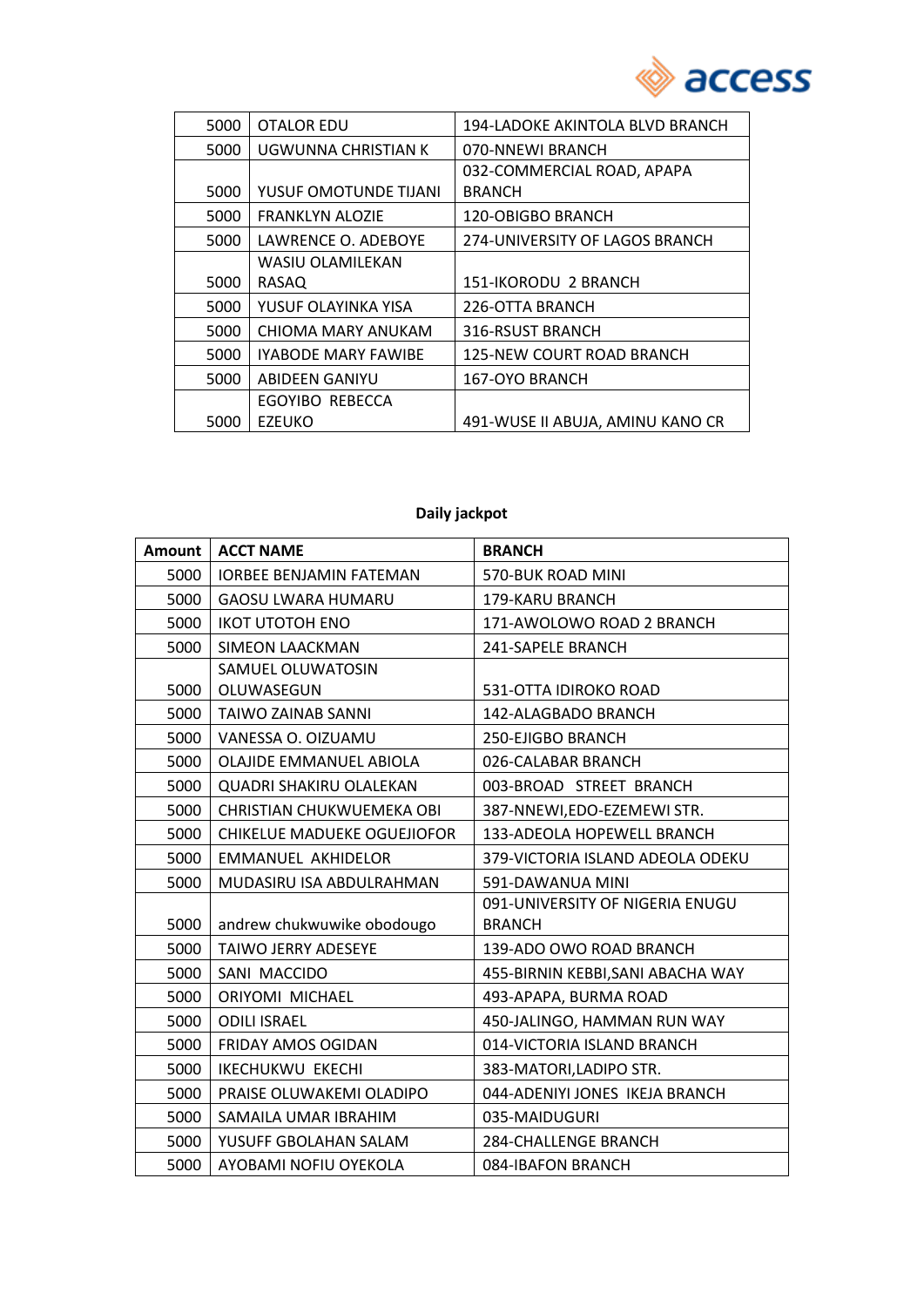

| 5000 | OLOLADE ADEREMI FANEYE                 | 005-OSHOGBO BRANCH                 |
|------|----------------------------------------|------------------------------------|
| 5000 | OKECHUKWU MICHAEL IKORO                | 123-15 AZIKWE ROAD                 |
| 5000 | <b>COMFORT T LUKE</b>                  | 051-PALM AVENUE BRANCH             |
| 5000 | NOFIU AKANNI SALIU                     | 471-AJILETE, INT MARKET            |
| 5000 | <b>FAITH NDUBUISI</b>                  | 071-MARYLAND BRANCH                |
|      | ITUNOLUWA FUNMILAYO-                   |                                    |
| 5000 | <b>COMFORT ADEFARE</b>                 | 224-OAU ILE IFE BRANCH             |
| 5000 | <b>EZEIGWE NNENNA</b>                  | 220-EKOTEDO BRANCH IBADAN          |
| 5000 | NNACHETAM OSITA                        | 549-BADAGRY, JOSEPH DOSU ROAD      |
| 5000 | BUHARI YAHAYA                          | 477-ZARIA, KADUNA ROAD             |
| 5000 | CHUKWUEBUKA STEPHEN NSOFOR             | 203-UNIZIK BRANCH                  |
| 5000 | ABRAHAM BERRY ISIMA                    | 191-AGBOR BRANCH                   |
| 5000 | SEGUN ALAO OWOLABI                     | 301-IJU BRANCH                     |
| 5000 | JAFARU IBRAHIM                         | 367-KADUNA,1 KACHIA RD.            |
| 5000 | <b>IKEOKWU NKORO INNOCENT</b>          | 168-ABAKALIKI BRANCH 1             |
| 5000 | MBADUGHA IKECHUKWU JORIS               | 081-FESTAC TOWN BRANCH             |
| 5000 | <b>ISIWAT FOLASHADE SULAIMON</b>       | 273-MUSHIN BRANCH                  |
|      |                                        | 359-ISOLO, ASA-AFARIOGUN STR, AJAO |
| 5000 | AJURUCHUKWU SOLOMON OPAH               | <b>ESTATE</b>                      |
| 5000 | <b>FAITH OGECHI PETER</b>              | 564-ARIARIA MINI                   |
|      | MICHAEL OLUWATOYOSI                    | 516-KADUNA, BENIN STR / KANO RD    |
| 5000 | <b>OMOTAYO</b>                         | <b>BRANCH</b>                      |
| 5000 | <b>UCHE MARY OKEKE</b>                 | 416-PH,50 IKWERRE ROAD             |
| 5000 | HUSSEINI ALIH                          | 281-ENUGU STATE UNIVERSITY BRANCH  |
| 5000 | ABUBAKAR OLADIMEJI<br><b>GBOLAGADE</b> | 248-AYOBO BRANCH                   |
| 5000 | JOHN REAGAN                            | 397-MINNA, PAIKO RD.               |
| 5000 | BABAGANA ABATCHA                       | 374-MAIDUGURI, BAGA ROAD           |
| 5000 | Usman Alhaji Mohammed                  | 014-VICTORIA ISLAND BRANCH         |
| 5000 | AKINKUNMI AYO OGUNDAIRO                | 054-IWO ROAD IBADAN BRANCH         |
| 5000 | <b>FAVOUR TITILAYO IDOWU</b>           | 529-ILORIN, UMARU AUDI ROAD        |
| 5000 | <b>OLALEKAN FATOBA</b>                 | 038-ADO-EKITI                      |
| 5000 | OMOTAYO ELIZABETH AKINPELU             | 396-ILORIN, IBRAHIM TAIWO RD.      |
| 5000 | PATRICK ENOCH OKOSODO                  | 038-ADO-EKITI                      |
| 5000 | EBIRI KINGSLEY OKOI                    | 580-THE PALMS MINI                 |
| 5000 | HILLARY AMAECHI UGWUEJE                | 179-KARU BRANCH                    |
| 5000 | UCHECHUKWU LOTENNA AKOGWU              | 450-JALINGO, HAMMAN RUN WAY        |
| 5000 | CHIBUIKE APOLLOS CHINEKEZI             | 609-MAFOLUKU MINI                  |
| 5000 | <b>UCHE NZEKWE</b>                     | 420-AWKA, AZIKIWE STREET           |
| 5000 | OLAJUMOKE BALIQEES ADEBISI             | 005-OSHOGBO BRANCH                 |
|      |                                        | 395-WUSE II ABUJA, ADETOKUNBO      |
| 5000 | <b>IBRAHIM SAIDU SHEHU</b>             | ADEMOLA CRESC.                     |
| 5000 | ABDULAMIN UMAR                         | 322-MINNA 2 BRANCH                 |
| 5000 | OMOLARA IDOWU                          | 196-GBAGADA BRANCH                 |
| 5000 | OKAFOR EBELE IFENNA                    | 115-NEW MARKET ROAD BRANCH         |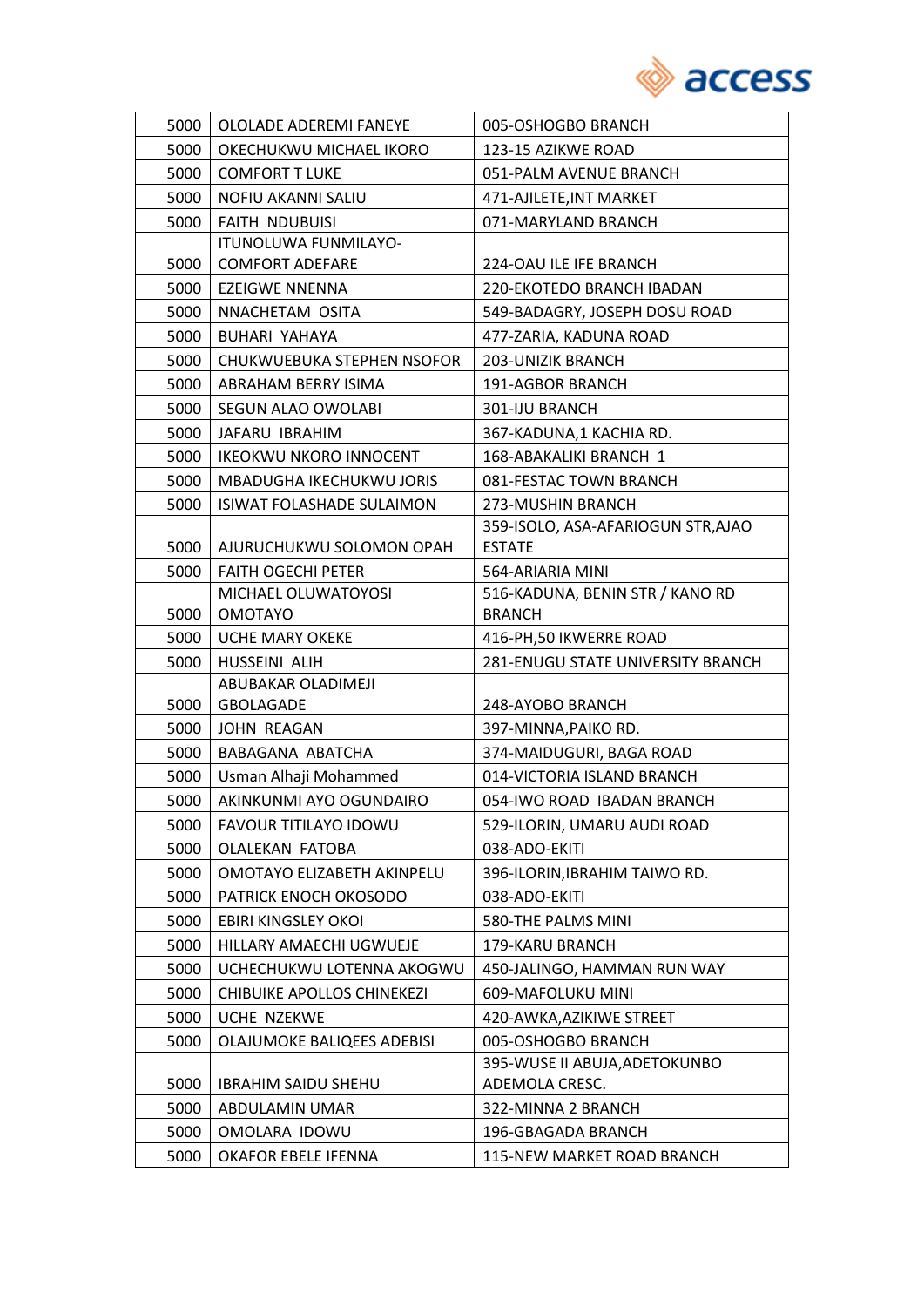

|      | <b>JOSHUA ONETORITSEBAWOR</b>  |                                     |
|------|--------------------------------|-------------------------------------|
| 5000 | <b>PANAMA</b>                  | 558-UGHELLI, MARKET ROAD            |
|      |                                | 516-KADUNA, BENIN STR / KANO RD     |
| 5000 | ALIMI SIKIRU YUSUF             | <b>BRANCH</b>                       |
| 5000 | <b>BABATUNDE RAMON ADEYEMI</b> | 054-IWO ROAD IBADAN BRANCH          |
| 5000 | BABATUNDE BOLARINWA JAMES      | 183-ILUPEJU 2 BRANCH                |
| 5000 | UCHENNA BENJAMIN NWABUISI      | 563-OSISIOMA MINI                   |
| 5000 | OLANREWAJU DAIRO               | 273-MUSHIN BRANCH                   |
| 5000 | KAZEEM - OLAREWAJU             | 047-TINCAN ISLAND BRANCH            |
| 5000 | SOLIU FEMI OLUWANISHOLA        | 240-SOMOLU BRANCH                   |
| 5000 | YAKUB BIDEMI APE               | 038-ADO-EKITI                       |
|      | OLANREWAJU BENJAMIN            |                                     |
| 5000 | BABALOLA                       | 009-AMINU KANO ABUJA BRANCH         |
| 5000 | <b>NZEAKOR EMENIKE</b>         | 306-UMUNZE BRANCH                   |
|      | RAPHEAL OGENERUKEWEH           |                                     |
| 5000 | <b>ROBERT</b>                  | 248-AYOBO BRANCH                    |
| 5000 | ABDULLAHI USMAN                | 009-AMINU KANO ABUJA BRANCH         |
| 5000 | OKAFOR TOBECHUKWU JOSEPH       | 581-SATELITE TOWN MINI              |
| 5000 | ALAMU ALABI OLUSEGUN           | 050-IPAJA BRANCH                    |
| 5000 | ABDURRASHID AYO SANI           | 161-KATSINA 2 BRANCH                |
| 5000 | ALOMAJA SAMUEL                 | 498-GWARINPA ABUJA, 1ST AVENUE      |
| 5000 | OLATEJU OLATUNJI MUKRAM        | 238-ILARO BRANCH                    |
| 5000 | MALIZU JULIANA ADAOBI          | 397-MINNA, PAIKO RD.                |
| 5000 | ABIODUN ALIU RAJI              | 051-PALM AVENUE BRANCH              |
| 5000 | <b>AMADI GIFT PHILLIP</b>      | 303-IKOKWU BRANCH                   |
| 5000 | STEPHEN AYOMIKU ODILI          | 014-VICTORIA ISLAND BRANCH          |
| 5000 | PEACE CHRISTOPHER IBRAHIM      | 214-KACHIA ROAD KADUNA              |
| 5000 | NATHALIA TERNGU TYOWASE        | 291-MAITAMA BRANCH                  |
| 5000 | OBADIAH KAJE KUKAH             | 049-OLD OJO BRANCH                  |
| 5000 | EGBUJOR KENNETH BATHOLOMEW     | 147-CALABAR 1                       |
| 5000 | SULEIMAN AMINA UMAR            | 370-JOS, COMMERCIAL AREA            |
| 5000 | <b>JANET MBIPOM</b>            | 304-EKET BRANCH                     |
| 5000 | MNENGA SHIIWUA                 | 106-WUSE MARKET BRANCH              |
| 5000 | OLUWAGA CHRISTIANA BLESSING    | 199-JIBOWU BRANCH                   |
| 5000 | <b>CHRISTIAN EMMANUEL</b>      | 578-UNIV. OF MAIDUGURI MINI         |
|      | <b>FRANKLIN OGHENEKOME</b>     |                                     |
| 5000 | <b>OMAKOBIA</b>                | 112-BANK OF INDUSTRY (BOI), ABUJA   |
| 5000 | UCHENNA KENNETH MADUBUEZE      | <b>181-ORLU BRANCH</b>              |
| 5000 | FASHINA NNENNAYA C             | 436-APAPA, APAPA-OSHODI EXPRESS WAY |
| 5000 | ODUNAYO TAIWO AKINGBADE        | 037-ABEOKUTA BRANCH                 |
| 5000 | <b>ANAYO COLLINS ANABUENYI</b> | 387-NNEWI, EDO-EZEMEWI STR.         |
| 5000 | ADEROJU MUFTAU                 | 210-RCCG CAMP BRANCH                |
| 5000 | <b>GIFT OBIAGERI NWAOKORO</b>  | 511-AGBOR, OLD LAGOS - ASABA ROAD   |
| 5000 | JOSEPH YAKUBU OSINOR           | <b>106-WUSE MARKET BRANCH</b>       |
| 5000 | RIDWAN OYEDEJI                 | 608-DALEKO MINI                     |
| 5000 | PIUS EGBIREMOLEN               | 390-BENIN, AKPAKPAVA STR.           |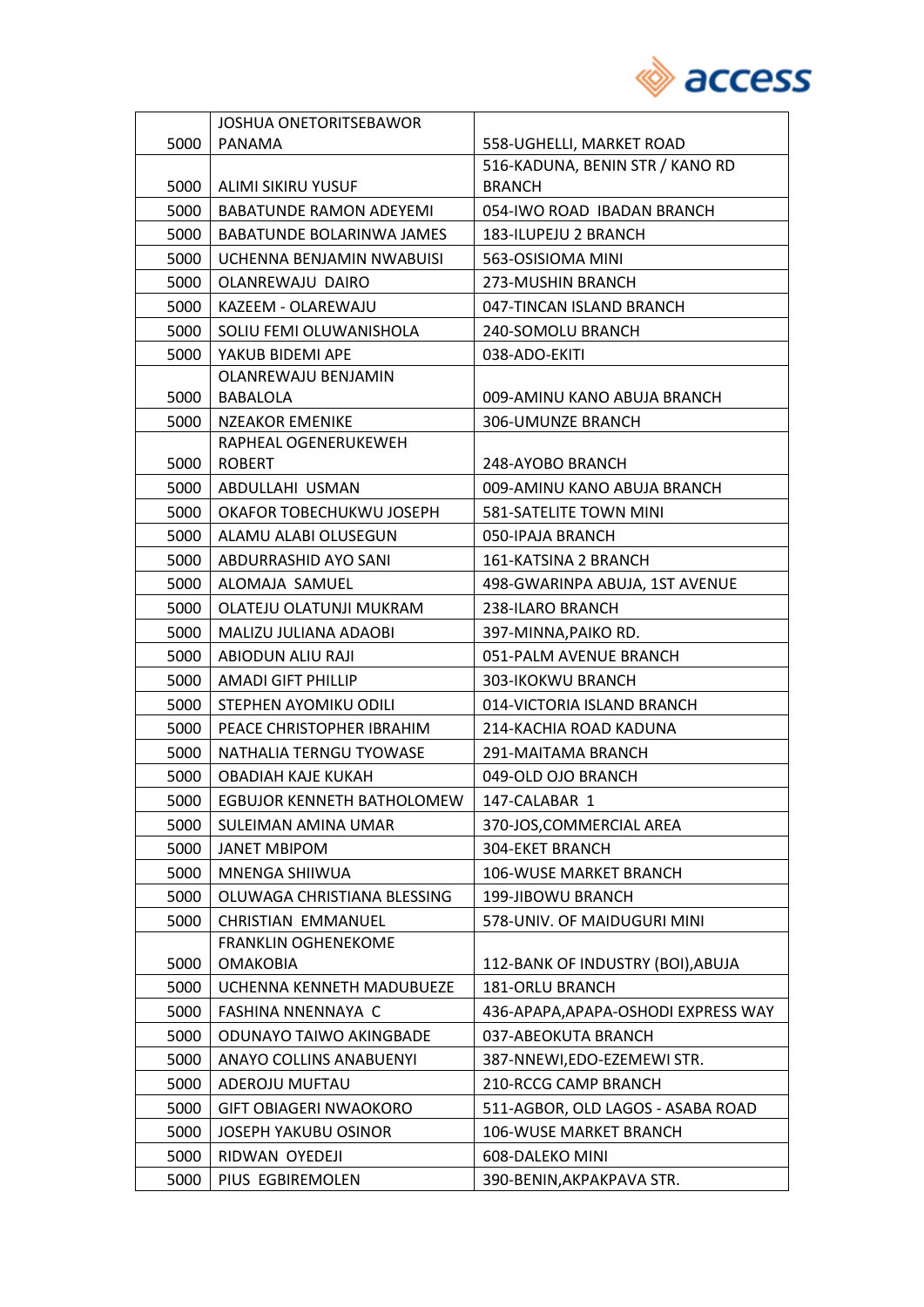

| 5000 | HABEEB ABIODUN LAWAL             | 607-IKOTA MINI                           |
|------|----------------------------------|------------------------------------------|
| 5000 | ADAM ABIODUN BALOGUN             | 481-IDIROKO, IDIROKO ROAD                |
| 5000 | <b>OSUAGWU AUSTIN CHIDI</b>      | 584-EBSU MINI                            |
| 5000 | LABAKE SIMISOLA ADEBAYO          | 054-IWO ROAD IBADAN BRANCH               |
| 5000 | ABBA MANI                        | 296-MALUMFASHI BRANCH                    |
| 5000 | <b>NWOGU CHARLES CHIDI</b>       | 010-TRANS AMADI BRANCH                   |
| 5000 | <b>EMENGINI PATIENCE ORANYE</b>  | <b>281-ENUGU STATE UNIVERSITY BRANCH</b> |
| 5000 | <b>MALU USMAN</b>                | 322-MINNA 2 BRANCH                       |
|      |                                  | 382-TRADE FAIR COMPLEX, ASPAMDA          |
| 5000 | EZEJA UCHENNA FRANKLIN           | HALL <sub>2</sub>                        |
| 5000 | <b>GLORY JOHN OMOTOSHO</b>       | 285-RUMUKURISHI BRANCH                   |
| 5000 | SUNDAY DAVID ANI                 | 564-ARIARIA MINI                         |
| 5000 | ONYIA MALACHI CHINEDU            | 116-ALAUSA BRANCH                        |
| 5000 | MUHAMMED AYOMIDE AFOLABI         | 235-EGBEDA BRANCH                        |
| 5000 | USMAN OLUWATOSIN AMEEN           | 242-IJEBU-ODE BRANCH                     |
| 5000 | HAMMED A TIAMIU                  | 136-48 MARINA BRANCH                     |
| 5000 | <b>IBRAHM BELLO</b>              | 031-BIRNIN KEBBI BRANCH                  |
| 5000 | <b>IKECHUKWU KELVIN AJUFO</b>    | 299-SAKA TINUBU BRANCH                   |
| 5000 | JOHNBULL ONYEMA                  | 511-AGBOR, OLD LAGOS - ASABA ROAD        |
| 5000 | TIMOTHY PETER OIKE               | 481-IDIROKO, IDIROKO ROAD                |
| 5000 | JOSEPHLOUISE CHUKWU EKEH         | 577-FUTO MINI                            |
| 5000 | YUSUF UMAR                       | <b>157-ELEME BRANCH</b>                  |
| 5000 | HARRISON JAMIU                   | 247-COVENANT BRANCH                      |
| 5000 | HASSAN ABDULLAHI                 | 362-KANO, MURTALA MOHAMMED WAY           |
|      | JOSHUA MADUABUCHUKWU             |                                          |
| 5000 | <b>OLUIGBO</b>                   | 590-UNIJOS MINI                          |
| 5000 | RASHEED ADIGUN                   | 184-OJOO BRANCH                          |
| 5000 | AISHA YAHAYA                     | 456-KUBWA, ABUJA NASCO ROAD              |
| 5000 | MELVIN EMEKA OGUGUA              | 025-ASABA BRANCH                         |
| 5000 | SHAMSI ALI                       | 013-KANO BRANCH                          |
| 5000 | LATEEF AJAO BELLO                | 239-IKOTUN BRANCH                        |
|      | <b>IMAFIDON FLORENCE</b>         |                                          |
| 5000 | <b>IBHAGBEMIEN</b>               | 174-MOLONEY BRANCH                       |
| 5000 | SHAMSU MAAZU                     | 057-KATSINA BRANCH                       |
| 5000 | Zainab oluwapelumi Adeleye       | 014-VICTORIA ISLAND BRANCH               |
| 5000 | RIDWAN ADEBAYO ADEPOJU           | 515-IJEBU ODE, 35 IBADAN ROAD            |
| 5000 | <b>CHARLES MEELUBARI IKUENEE</b> | 092-AGIP ROAD BRANCH                     |
| 5000 | MODUPE ABIODUN AYEGBAJEJE        | 142-ALAGBADO BRANCH                      |
| 5000 | ALANI OLADOSHU AZEEZ             | 140-FOLAWIYO STREET BRANCH               |
| 5000 | KAMBILI F MADUBUEZE              | 603-BARIGA AKOKA MINI                    |
| 5000 | CHUKWUKA PAUL ONAH               | 389-ABAKALIKI, OGOJA RD.                 |
| 5000 | PATIENCE OMO UGIAGBE             | 465-BENIN, MISSION ROAD                  |
| 5000 | <b>EBOAGWU CLETUS EWERE</b>      | 142-ALAGBADO BRANCH                      |
|      | JOHNSON CHUKWUEBUKA              | 385-COKER, LAGOS/BADAGRY                 |
| 5000 | <b>UZOEKWE</b>                   | EXPRESSWAY                               |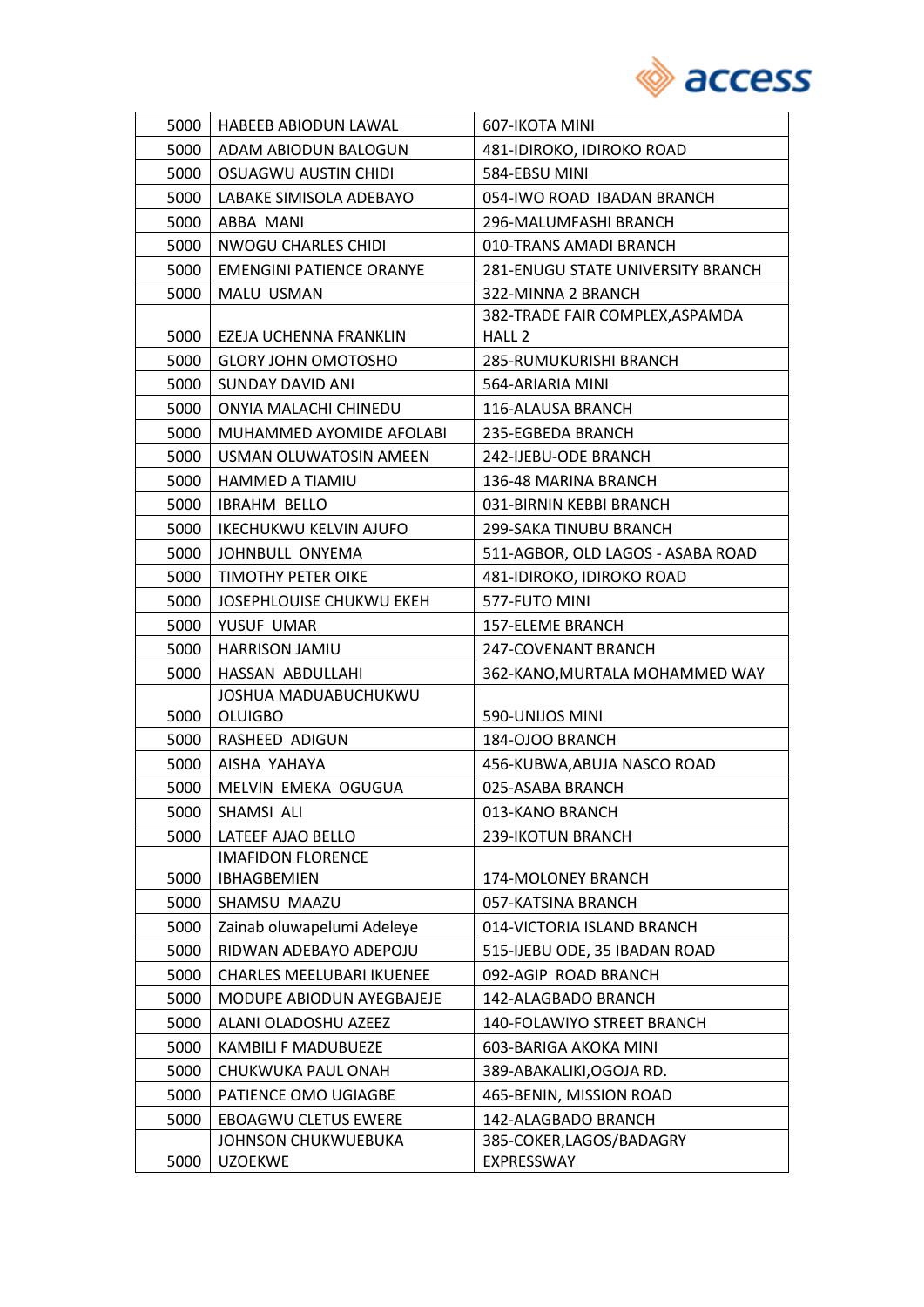

| 5000 | EDUKI BRIDGET EMOVON           | 047-TINCAN ISLAND BRANCH                          |
|------|--------------------------------|---------------------------------------------------|
| 5000 | OLUFEMI AJIBOLA BOLARIN        | 417-KADUNA, 23 AHMADU BELLO WAY                   |
| 5000 | THADDEUS NZUBECHI NKWOCHA      | 020-ABA BRANCH                                    |
| 5000 | LAWAL AYUBA OPEYEMI            | 167-OYO BRANCH                                    |
|      |                                | 068-ALABA INTERNATIONAL MARKET                    |
| 5000 | OBIEFUNA CHIZOBA               | <b>BRANCH</b>                                     |
| 5000 | MUJIDAT FOLAKE RAHEEM          | 226-OTTA BRANCH                                   |
| 5000 | ZUWAIRA JIBRIN                 | 576-KATAKO MINI                                   |
| 5000 | <b>BLESSING AKAYA</b>          | 278-MARARABA BRANCH                               |
| 5000 | <b>CHUKS OBI BRIEN</b>         | 217-FAULKS ROAD BRANCH ABA                        |
| 5000 | FOLAKE TEMITOPE ABDULKAREEM    | 573-OWO BRANCH                                    |
| 5000 | <b>EMMANUEL NOMEH MICHAEL</b>  | 486-SAGAMU, AKARIGBO STREET                       |
| 5000 | KASIMU YUSUF                   | 455-BIRNIN KEBBI, SANI ABACHA WAY                 |
| 5000 | OLADOTUN LANREWAJU MAKINDE     | 170-OBA AKRAN BRANCH                              |
| 5000 | <b>GRACE OGECHI CHIMA</b>      | 014-VICTORIA ISLAND BRANCH                        |
| 5000 | <b>TEMITOPE ADIJAT ADENIYI</b> | 248-AYOBO BRANCH                                  |
| 5000 | SAMUEL OBIAFUSI UGOCHUKWU      | 138-OKPARA AVENUE BRANCH                          |
| 5000 | <b>CHIBUIKE DAVID</b>          | 477-ZARIA, KADUNA ROAD                            |
| 5000 | <b>UBANYIONWU OFRANK</b>       | 045-CREEK ROAD APAPA BRANCH                       |
|      |                                | 418-NYANYA ABUJA, OPP. NYANYA                     |
| 5000 | <b>ONYEJESI CHISOM LOVE</b>    | <b>SHOPPING COMPLEX</b>                           |
| 5000 | KELVIN NMAJU OGBA              | 393-UMUAHIA, LIBRARY AVENUE                       |
| 5000 | OYEWOLE ABIDEMI O              | 440-IKORODU 83 LAGOS ROAD                         |
| 5000 | MATCHOCKE BEDJOLBE             | 059-YOLA BRANCH                                   |
| 5000 | PRINCE SAMUEL OKORO            | 211-ABULE-EGBA BRANCH                             |
| 5000 | <b>QUADRI OLAMIDE ADEBAYO</b>  | 470-ERUWA BRANCH                                  |
| 5000 | <b>EMMANUEL AKPAN JAMES</b>    | 567-ODUA MINI                                     |
| 5000 | MARYAM ISHOLA                  | 370-JOS, COMMERCIAL AREA                          |
| 5000 | MUSTAPHA GARBA                 | <b>618-GADA MARKET BRANCH</b>                     |
| 5000 | ANAMI O YARIMA                 | 059-YOLA BRANCH                                   |
|      | OLUWADAMILOLA BUKOLA           |                                                   |
| 5000 | <b>OYEJOLA</b>                 | 088-OGBA BRANCH                                   |
| 5000 | ADEBAYO TAOFEEQ MUHAMMED       | 179-KARU BRANCH                                   |
|      |                                | 503-ENUGU, COAL CAMP MISSION                      |
| 5000 | IMMACULATA CHIOMA NNAJI        | <b>AVENUE</b>                                     |
| 5000 | PRECIOUS MUDIAGA UBOKAN        | 164-ILESHA BRANCH                                 |
| 5000 | LUCKY AYODELE RICHARD          | 171-AWOLOWO ROAD 2 BRANCH                         |
| 5000 | OLUDAMILARE MOSES YEROKUN      | 163-IFAKO-GBAGADA BRANCH                          |
| 5000 | BLESSING OZIAMA IBRAHIM        | 547-MARYLAND, MOBOLAJI BANK<br><b>ANTHONY WAY</b> |
| 5000 | MURTALA ABDULLAHI              | 034-BAUCHI BRANCH                                 |
| 5000 | Richard Oluwadamilola Montego  | 014-VICTORIA ISLAND BRANCH                        |
| 5000 | OLAMIDE K OLORUNSOGO           | 037-ABEOKUTA BRANCH                               |
| 5000 | Moshood oluwasegun sodiq       | 014-VICTORIA ISLAND BRANCH                        |
|      |                                |                                                   |
| 5000 | SALAU MUYIBAT BUKOLA           | 096-DUTSE BRANCH                                  |
| 5000 | SIDIKAT AHMAD                  | 529-ILORIN, UMARU AUDI ROAD                       |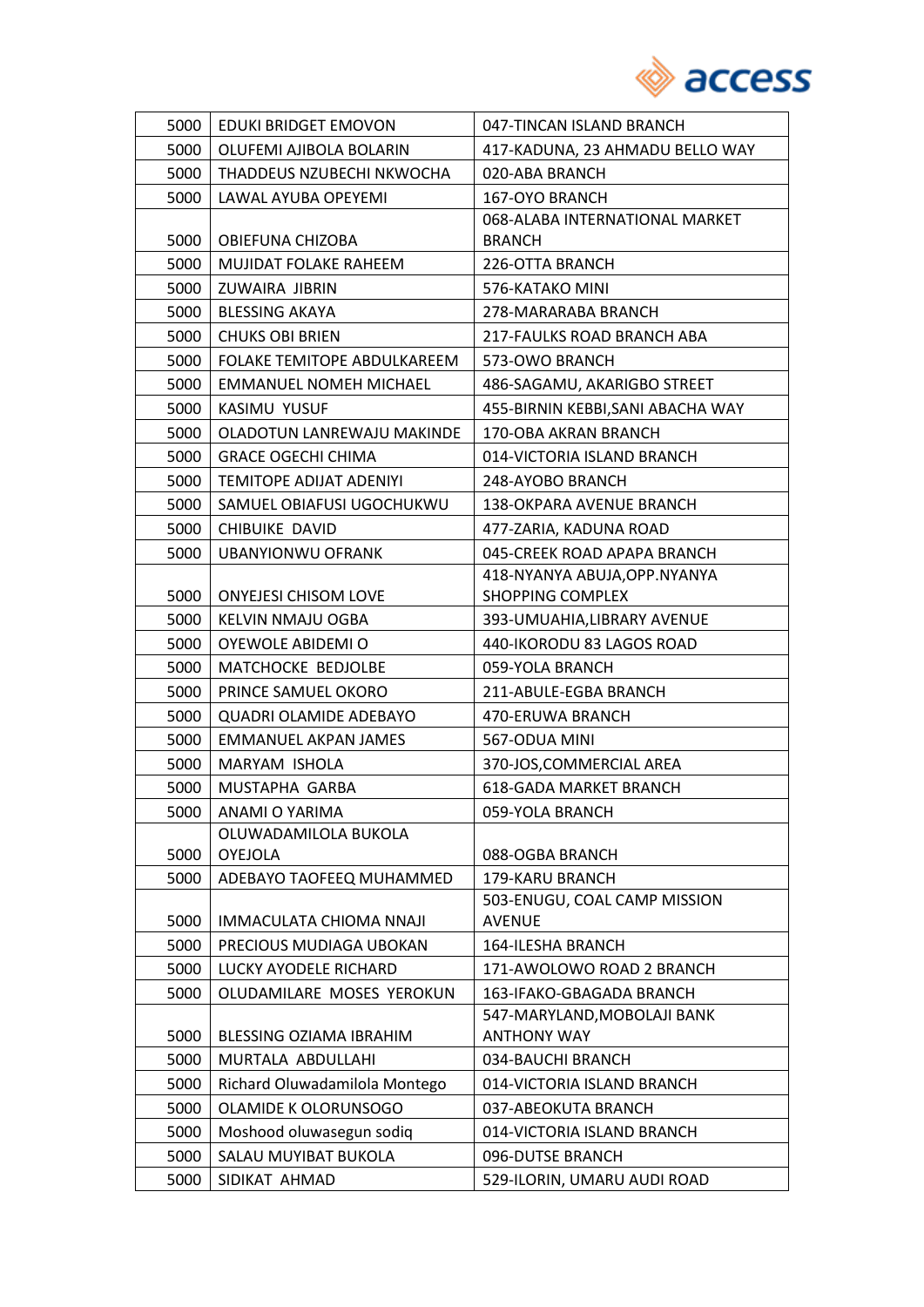

| 5000 | FEMI MATHEW SAMSON              | 603-BARIGA AKOKA MINI                |
|------|---------------------------------|--------------------------------------|
|      |                                 | 268-ADEKUNLE AJASIN UNIVERSITY       |
| 5000 | OLADAYO JOSEPH AFOLABI          | <b>CAMPUS BRANCH</b>                 |
| 5000 | KEHINDE PAUL SOBOWALE           | 278-MARARABA BRANCH                  |
| 5000 | UMEAKUNNE ESTHER NJI            | 023-WARRI BRANCH                     |
| 5000 | <b>IBRAHIM KUNLE OGUNSOLA</b>   | 110-ADEOLA ODEKU BRANCH              |
|      | AROWOLO HAMMED                  |                                      |
| 5000 | <b>ALADETOYINBO</b>             | 139-ADO OWO ROAD BRANCH              |
| 5000 | ATAMA INNOCENT                  | 276-OTURKPO BRANCH                   |
| 5000 | NNACHI, CHINENYE OLUGHU         | 392-ASABA, NNEBISI RD.               |
| 5000 | CHUKWUDI MICHAEL OKAFOR         | 566-ABA ROAD MINI                    |
| 5000 | NASIRU GORO ALIYU               | 223-UCH IBADAN BRANCH                |
| 5000 | <b>IDRIS IDRIS</b>              | 498-GWARINPA ABUJA, 1ST AVENUE       |
| 5000 | <b>TOMISIN OPEYEMI TITILOYE</b> | 101-IDI-ARABA BRANCH                 |
| 5000 | FAVOUR CHINAZA OKOLI            | 508-OGBOR HILL, IKOT EKPENE ROAD ABA |

#### **Transfer And Win**

|      | Amount   ACCT NAME             | <b>BRANCH</b>                         |
|------|--------------------------------|---------------------------------------|
| 2000 | SEGUN TOBI DARAMOLA            | 037-ABEOKUTA BRANCH                   |
| 2000 | AMOSA MUINAT TOYIN             | 396-ILORIN, IBRAHIM TAIWO RD.         |
|      | <b>JOSEPH APHAMEFUNA</b>       |                                       |
| 2000 | <b>NWANCHOR</b>                | 388-MAKURDI, NEW BRIDGE ROAD          |
| 2000 | KINGSLEY IZUNNA NWOSU          | 297-BIDA BRANCH                       |
| 2000 | <b>BLESSING AIBANGBE</b>       | 390-BENIN, AKPAKPAVA STR.             |
| 2000 | <b>OLAKUNLE MATHEW FANIRAN</b> | 185-OGBOMOSO BRANCH                   |
| 2000 | <b>MUKTAR ALHAJI KALLI</b>     | 291-MAITAMA BRANCH                    |
| 2000 | <b>CHINEDU ERIC AMADI</b>      | 519-PH, SILVER VALLEY TRANS-AMADI RD. |
|      | CHUKWUKA TIMOTHY               |                                       |
| 2000 | CHUKWUMA                       | 424-NNEWI, OLD NKWO MARKET ROAD       |
| 2000 | <b>IBRAHIM MAMMAN DANMUSA</b>  | 086-NATIONAL ASSEMBLY BRANCH          |
| 2000 | <b>OSARODION ENOGHEGHASE</b>   | 005-OSHOGBO BRANCH                    |
| 2000 | MUHAMMED SANI MUHAMMED         | 348-EKITI STATE UNIVERSITY BRANCH     |
| 2000 | SOFIAT BOLANLE AKALA           | 481-IDIROKO, IDIROKO ROAD             |
| 2000 | JUSTINE IZUCHUKWU AGIM         | 442-OWERRI, DOUGLAS RD.               |
| 2000 | PERPETUAL QUEEN NGOZI          | 379-VICTORIA ISLAND ADEOLA ODEKU      |
| 2000 | <b>BUNU UMAR MOHAMMED</b>      | 579-MAIDUGURI/SHEHU LAMINU MINI       |
| 2000 | JUDE NWABUGWU OKEZIE           | 303-IKOKWU BRANCH                     |
| 2000 | RICHMOND OGUGUO OBIOMA         | 436-APAPA, APAPA-OSHODI EXPRESS WAY   |
| 2000 | <b>OBINNAYA IGWE</b>           | 107-RUMUOKORO BRANCH                  |
| 2000 | KELECHUKWU UDUNWA              | 070-NNEWI BRANCH                      |
| 2000 | AMOS CHINEDU OFOKE             | 531-OTTA IDIROKO ROAD                 |
| 2000 | SALOME UDE                     | 486-SAGAMU, AKARIGBO STREET           |
| 2000 | LILIAN NKECHI MBATAH           | 171-AWOLOWO ROAD 2 BRANCH             |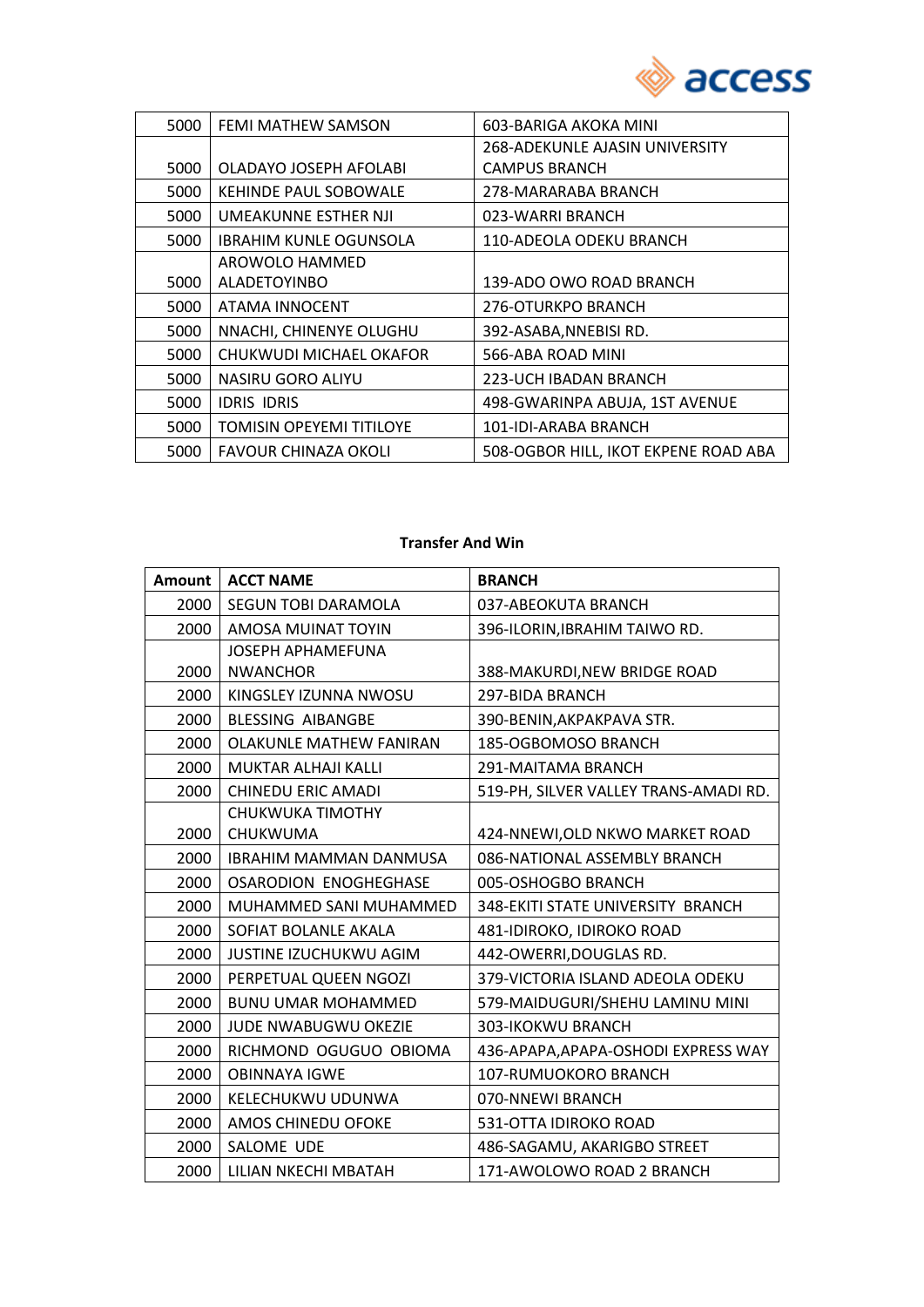

|      | MOYOSORE OLUWADAMILARE   |                                    |
|------|--------------------------|------------------------------------|
| 2000 | <b>AJOSE</b>             | 538-ABEOKUTA, ADATAN ROAD          |
| 2000 | FREDERICK, DANIEL UGBENO | 278-MARARABA BRANCH                |
|      | <b>GBENGA EMMANUEL</b>   | 461-ZONE 4 ABUJA, HERBERT MACAULAY |
| 2000 | <b>OMOKHUNU</b>          | <b>WAY</b>                         |
|      | <b>OSEMUDIAMEN SIMON</b> |                                    |
| 2000 | <b>OSOBOMEN</b>          | 517-BENIN-AGBOR RD. BRANCH         |
|      |                          | 523-ALAOJI, ABA - PORT HARCOURT    |
| 2000 | VICTOR UZOCHUKWU         | <b>ROAD</b>                        |
|      |                          | 382-TRADE FAIR COMPLEX, ASPAMDA    |
| 2000 | TAOFEEQ OLAYEMI MUHAMMED | HALL <sub>2</sub>                  |
| 2000 | <b>FAITH LAWRENCE</b>    | 362-KANO, MURTALA MOHAMMED WAY     |
| 2000 | <b>JEPHTHAH O AFFUN</b>  | 023-WARRI BRANCH                   |
| 2000 | OSATO JOHN OSEHI         | 465-BENIN, MISSION ROAD            |

### **Xtrawins Monthly Awoof**

| Amount | <b>ACCT NAME</b>             | <b>BRANCH</b>                       |
|--------|------------------------------|-------------------------------------|
| 5000   | ABOSEDE MOJIROLA IWAJOMO     | 073-OGUNLANA DRIVE BRANCH           |
| 5000   | UGWUEZEAH UKAMAKA            | 079-OGUI ROAD BRANCH                |
| 5000   | <b>OKEKE ANURIKA</b>         | 119-OJODU BERGER BRANCH             |
| 5000   | <b>TOHEEB ISHOLA OYENIYI</b> | <b>284-CHALLENGE BRANCH</b>         |
|        | <b>UDOCHUKWU GREGORY</b>     | 435-YENAGOA, CENTRAL BUSINESS       |
| 5000   | AJAEGBU                      | <b>DISTRICT</b>                     |
| 5000   | <b>BLESSING JOSEPH</b>       | 600-KIRIKIRI MINI                   |
|        |                              | 503-ENUGU, COAL CAMP MISSION        |
| 5000   | CHIOMA BLESSING NWALI        | <b>AVENUE</b>                       |
| 5000   | <b>AKINNIYI FUNKE</b>        | 515-IJEBU ODE, 35 IBADAN ROAD       |
| 5000   | BELONWU NDIDIAMAKA           | 412-ONITSHA, IWEKA ROAD             |
| 5000   | MURISIDI BAYONLE SALAWU      | 005-OSHOGBO BRANCH                  |
| 5000   | TOCHUKWU HENRY AMULUCHE      | 375-LAGOS ISLAND, BALOGUN STR.      |
| 5000   | <b>ISAKA AMINU</b>           | 233-DAURA BRANCH                    |
| 5000   | <b>HODEWU DOSA JAMES</b>     | 521-AGO PALACE WAY BRANCH           |
| 5000   | SAFUAGHA GILBERT             | 063-YENOGOA BRANCH                  |
| 5000   | SALIMON SHAKIRAT             | 559-OGBOMOSHO, ILORIN ROAD          |
| 5000   | JUDE IFEANYI UBAH            | 436-APAPA, APAPA-OSHODI EXPRESS WAY |
|        |                              | 516-KADUNA, BENIN STR / KANO RD     |
| 5000   | <b>GIFT STEPHEN</b>          | <b>BRANCH</b>                       |
| 5000   | <b>JULIANA A. PEREIRA</b>    | 046-TRADE FAIR BRANCH               |
| 5000   | DAUDA HAMISU                 | 449-MUBI, MOHAMMED BELLO WAY        |
| 5000   | <b>OBINNA EZE</b>            | <b>283-UNN NSUKKA BRANCH</b>        |
| 5000   | <b>DAUDA UBA TANKO</b>       | 583-NORTH BANK MAKURDI MINI         |
|        | EBUNOLUWA ANTONIA            |                                     |
| 5000   | AWOFOLU                      | 602-GBAGADA/IFAKO MINI              |
| 5000   | <b>VITALIS YAGAZIE NNEJI</b> | 500-ORJI, OKIGWE ROAD               |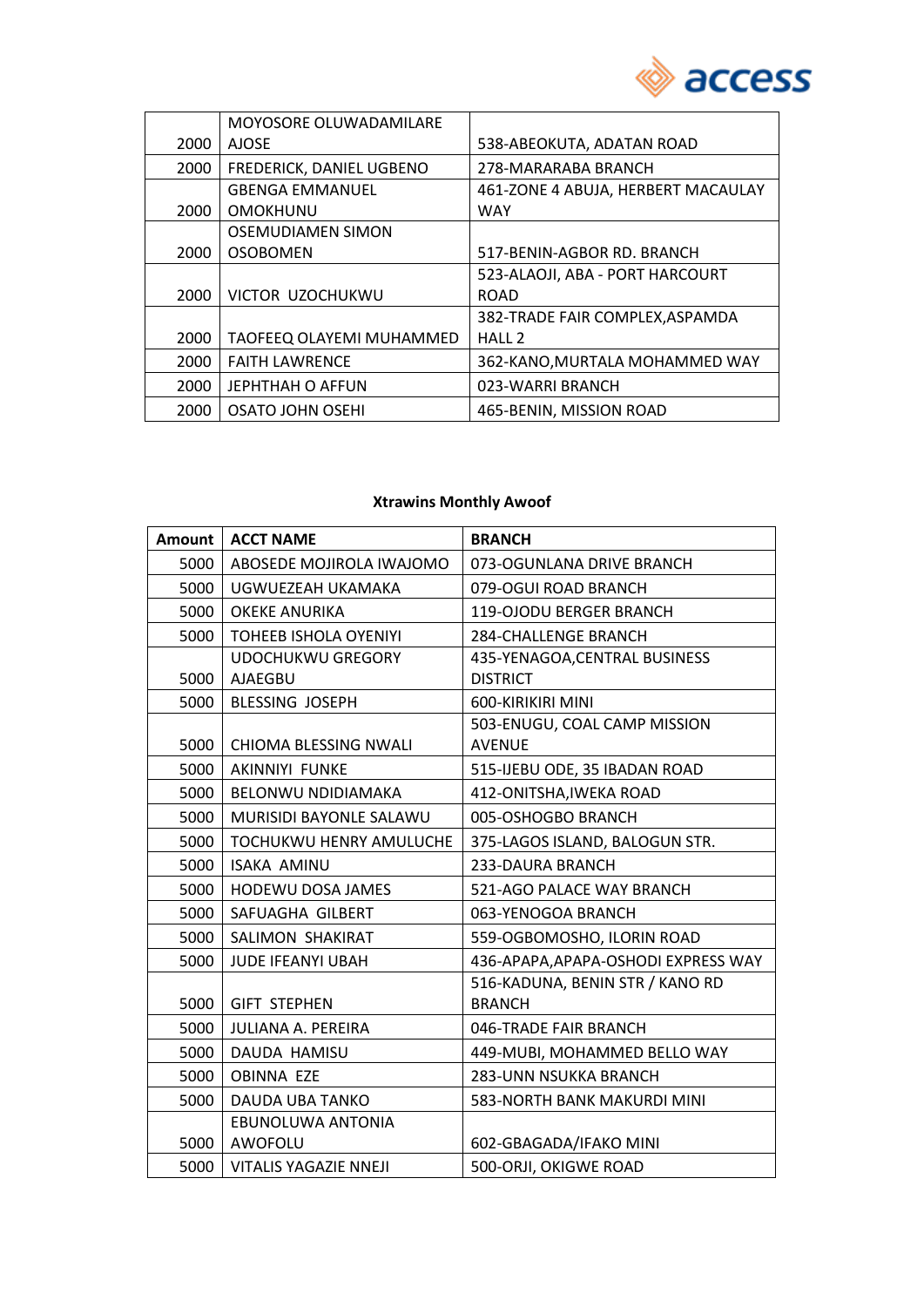

| 5000 | ADEJUMO OLUBUKOLA               | 044-ADENIYI JONES IKEJA BRANCH          |
|------|---------------------------------|-----------------------------------------|
| 5000 | <b>CHINONSO PROMISE MADUEKE</b> | 285-RUMUKURISHI BRANCH                  |
| 5000 | <b>ELIZABETH CHARLES</b>        | 598-OGBA/IFAKO, COLLEGE ROAD MINI       |
| 5000 | MIRACLE BONIFACE                | 447-LEKKI, LEKKI-EPE EXPRESSWAY         |
| 5000 | <b>BERNALD ROSIA JOHN</b>       | 507-ONDO TOWN, YABA ROAD                |
| 5000 | <b>ONYEDIKA STANLEY UDEH</b>    | 198-AJOSE ADEOGUN BRANCH                |
| 5000 | <b>ONUKOGU PRECIOUS CHINEDU</b> | 371-OWERRI, WAAST AVENUE, IKENEGBU      |
| 5000 | ABDULWAHAB AHMAD                | 487-GWAGWALADA ABUJA, PARK LANE         |
| 5000 | SANI ABUBAKAR                   | 374-MAIDUGURI, BAGA ROAD                |
|      | ADENIKE TAWAKALITU              |                                         |
| 5000 | ADEWALE                         | 208-ORILE COKER                         |
| 5000 | ORINIOWO LATEEF                 | 014-VICTORIA ISLAND BRANCH              |
| 5000 | PRECIOUS OVBIEDO                | 030-BENIN BRANCH                        |
| 5000 | <b>GLORIA NGOZI AGU</b>         | <b>190-KENYATTA BRANCH</b>              |
| 5000 | <b>ISAAC CHINEDU ONOVO</b>      | 372-ENUGU, GARDEN AVENUE                |
| 5000 | MILLICENT OGONNAYA EKWE         | 473-NEW KARU, KEFFI ROAD                |
| 5000 | ANIETIE AKPAN IFAM              | 483-IKOT - EKPENE, ABA IKOT - EKPENE RD |
| 5000 | SANDRA EZINNE IBEH              | 586-UMUAHIA MINI                        |
| 5000 | <b>ASELE WILSON</b>             | 063-YENOGOA BRANCH                      |
| 5000 | FAHAD YUSUF ADAMU               | 411-KANO, BANK ROAD                     |
| 5000 | MOHAMMAD ZEESHAN JAFRI          | 479-APAPA, LIVERPOOL ROAD               |
| 5000 | PETER ONYEKA NWANKWO            | 412-ONITSHA, IWEKA ROAD                 |
| 5000 | RIFKATU EMMANUEL                | 449-MUBI, MOHAMMED BELLO WAY            |
| 5000 | <b>AKASA LUCY EVE</b>           | <b>138-OKPARA AVENUE BRANCH</b>         |

### **Recharge And Win**

| <b>Amount</b> | <b>ACCT NAME</b>             | <b>BRANCH</b>                        |
|---------------|------------------------------|--------------------------------------|
| 1000          | DAUDA ARIYO T                | <b>140-FOLAWIYO STREET BRANCH</b>    |
| 1000          | <b>ISIAKA MOSHOOD LAIDE</b>  | 525-ILESHA, ITA BALOGUN STREET       |
| 1000          | CHIBUZO CAJETAIN IFEANYI     | 123-15 AZIKWE ROAD                   |
| 1000          | ZAINAB MOHAMMAD LAWAL        | 322-MINNA 2 BRANCH                   |
| 1000          | OYINLOYE FEMI K.             | 038-ADO-EKITI                        |
|               |                              | 289-AMINU KANO TEACHING HOSPITAL     |
| 1000          | <b>MUSA MOHAMMED</b>         | <b>BRANCH</b>                        |
| 1000          | ZAINABU BAKARI               | 450-JALINGO, HAMMAN RUN WAY          |
| 1000          | <b>INNOCENT ABOYI OGBODE</b> | 456-KUBWA, ABUJA NASCO ROAD          |
| 1000          | UMAR ALI                     | 374-MAIDUGURI, BAGA ROAD             |
| 1000          | CHIBUIKE ANTHONY ANI         | 561-LIFE CAMP ABUJA, JABI-KARMO ROAD |
| 1000          | TEMILOLA OLUWASEUN SALAMI    | 455-BIRNIN KEBBI, SANI ABACHA WAY    |
|               | CHUKWUEBUKA CYRIACUS         |                                      |
| 1000          | <b>OKAFOR</b>                | <b>307-NEKEDE BRANCH</b>             |
| 1000          | LAWRENCE IFEANYI ONYIA       | 484-MAZA MAZA, OLD OJO ROAD          |
| 1000          | NELSON N CHUKWUJEKWU         | 581-SATELITE TOWN MINI               |